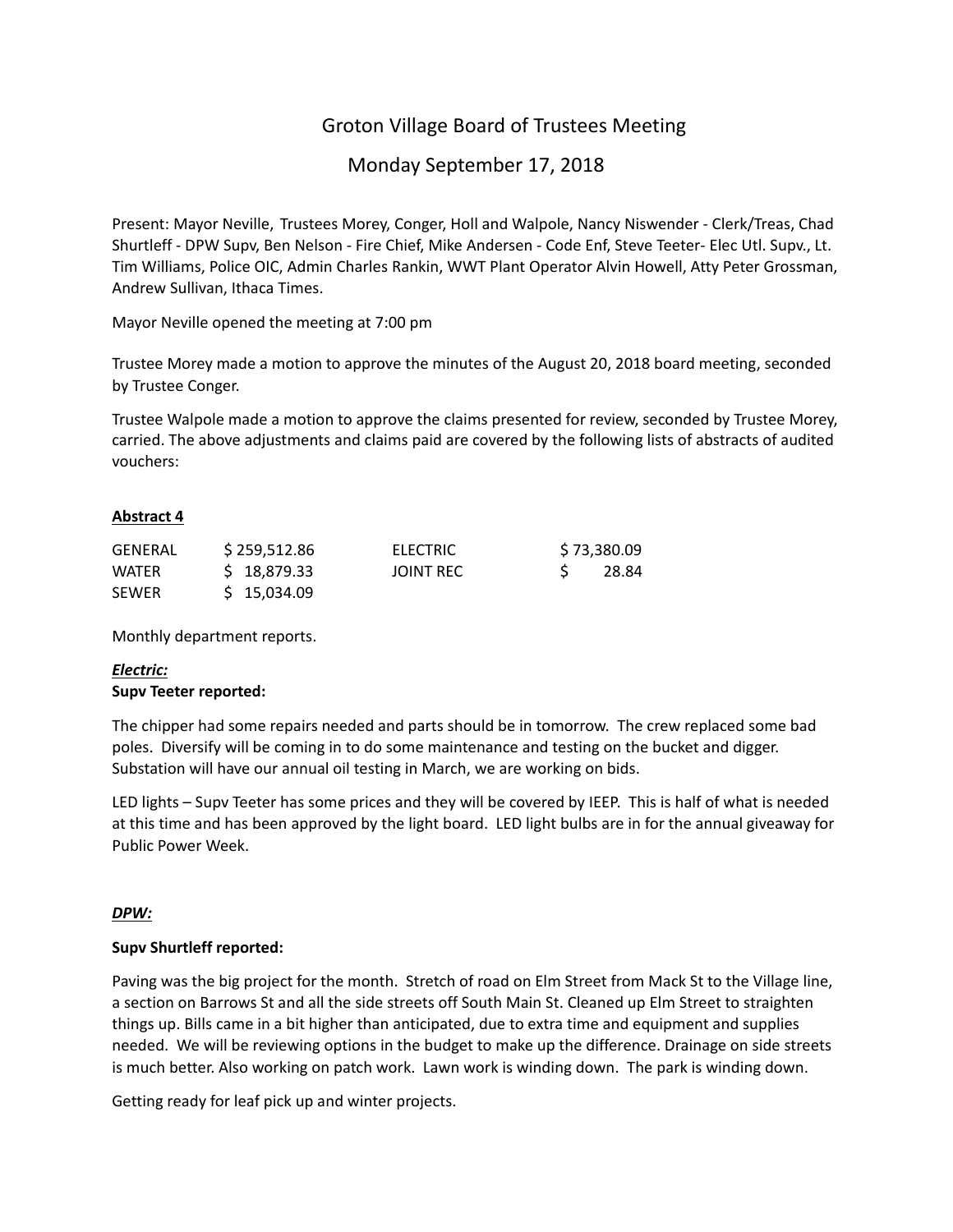#### *Wastewater Treatment Plant:*

#### **WWT Plant Operator – Howell reported:**

Summer has gone well. We did a lot of painting around the area inside and out. In August the press was having issues. Several companies were contacted. It was discovered that on the press the "wipes" should be replaced every 3,000 hours. There is 9,000 hours on this machine and needed to replace the wipes. This was not a budgeted item, so it is an additional expense and will be calculated into the budget in the future. The motor also needed to be replaced as it was placed at the bottom, got wet and burnt out. It will take additional time to get the sludge to dry out due to the issues.

Received quotes for the Headworks project to begin preparing for the items needed.

Alvin would like to add computer items for the system in the budget. There are other items in the plant that will need to be upgraded.

#### *Groton Fire Department:*

#### **Chief Ben Nelson reported:**

The department provided mutual aid in Locke and Dryden. Ambulance and Fire about 700 calls YTD. The new truck has arrived and are looking to sell the old truck.

Annual inspection clam bake coming up and planning on a trip to the schools.

#### *Code Enforcement*

#### **Code Officer Anderson reported:**

WWT plant has been having problems with grease. Code Enf Anderson has added some items concerning grease traps to business inspections. Main St Pizzeria has been presented and mentioned the business should be grandfathered in, but this is not allowed in building codes. Discussion followed on grease traps and outside dumpsters. Any business that has grease producing cooking should have a grease trap. This is part of the property maintenance code and is in our sewer use law. This year a check item on the safety check list for grease traps was added in and so far, all have complied with the exception of Main St. Pizzeria.

Project is coming along well on 200 South St. They are working on exit lights and exit signs. Fire Chief Nelson asked about the fire alarm system and if Code Enf Anderson inspected those. The main system is inactivated until construction is done and the new system is activated.

Dairy plant on Gerald Moses Dr. reported they hope to be in the plant Sept – Oct and operation the first of the year with about 30 employees.

Permits – 29 roofing permits – total of \$286,000 worth of work for roofing and windows. 21 building permits ‐ \$564,000 worth of work.

We received a complaint from resident about the sidewalks on Peru Road. A letter was sent to all area residents to clear up grass and weeds and the DPW will inspect and determine what needs to be replaced.

We received a complaint about exotic pets. Mike looked up code and found if you have and alligator or crocodile over 5 ft you have to report it and have it registered, any snake over 10 ft has to be registered.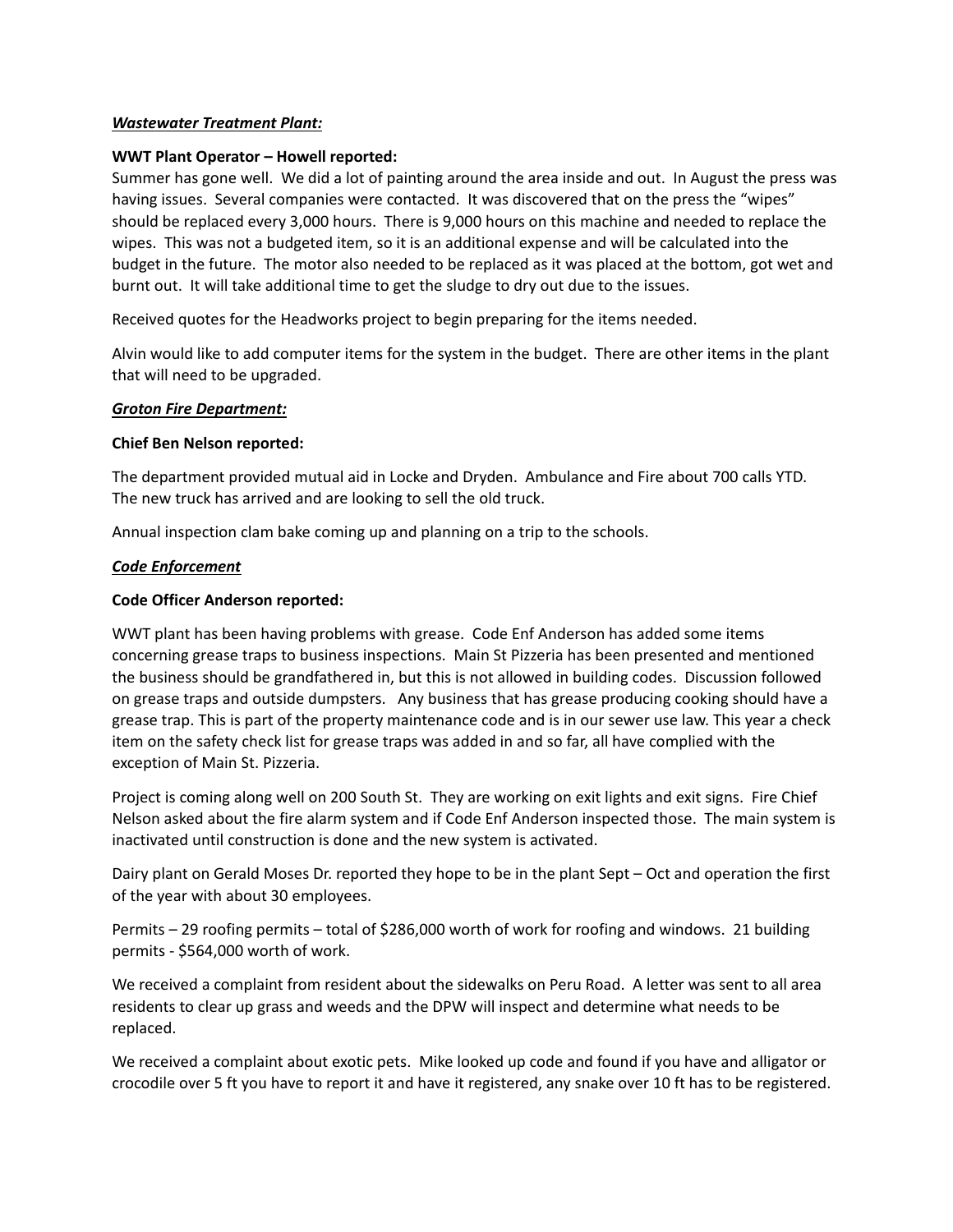He looked up other areas code and possibly we may need to look at updating our code to include other pets.

# *Police Report*

#### **Lt. Williams reported:**

It has been fairly quiet 1285 calls ytd – same number about August  $7<sup>th</sup>$  last year. Two new hires about half way through FTO program. New Tahoe is in, currently getting graphics done. Have one quote in for changing equipment over, waiting on second quote. We will use whatever we can from previous vehicle, light bar, one of the interior partitions, radios, monitors. We will transition the 2014 from the 2010 and auction the 2010. Hopefully this will cover the cost of the outfitting of the new vehicle.

#### *Joint Recreation:* **Trustee Conger reported:**

# 2160 attended the summer concert series. Season cost to Village \$844

Summer recreation program made money for the first time. The guards did the give back program. The 5 bags of food collected for the food pantry came up missing. They did not discover what happened. We will need find a better system in the future.

Trunk or Treat – Wednesday, October  $31<sup>st</sup>$ .  $5:30 - 7:00$ . Main Street  $3:30 - 5:00$ .

National Night Out event sponsored by the Girl Scouts had an estimate of over 350 people in attendance. A bit less than last year, but there were some other events going on at the same time. But still a big success.

# **Youth Commission**

There were 68 unduplicated campers. Two field trips, and a Cornell group PRYDE came out and interviewed the kids this year. The lunch program was expanded this year including the park, the library and the camp serving over 100 kids every day. Groton youth harvest farmers market ‐ 750 kids, 7000 lbs. OF produce, and 500 books distributed. This program will continue monthly at the library.

Youth employment – 4 teens at summer camp – 4 at Groton Harvest summer camp and workforce had 2 teens with paid assistance at summer camp.

County Legislative budget has been put in for next year with an increase of 2% increase (\$462) -\$23,585.00 for youth programs.

Rethink poverty – a community action program Trustee Conger will participate in.

# **Admin Rankin reported:**

MEUA conference – Nancy, Steve, and I attended last week. Emphasis over the next few years, energy efficiency programs, electric vehicles and energy storage. Associations are looking at what would be required. If there are any mandates, possibly IEEP funds could cover some of the costs.